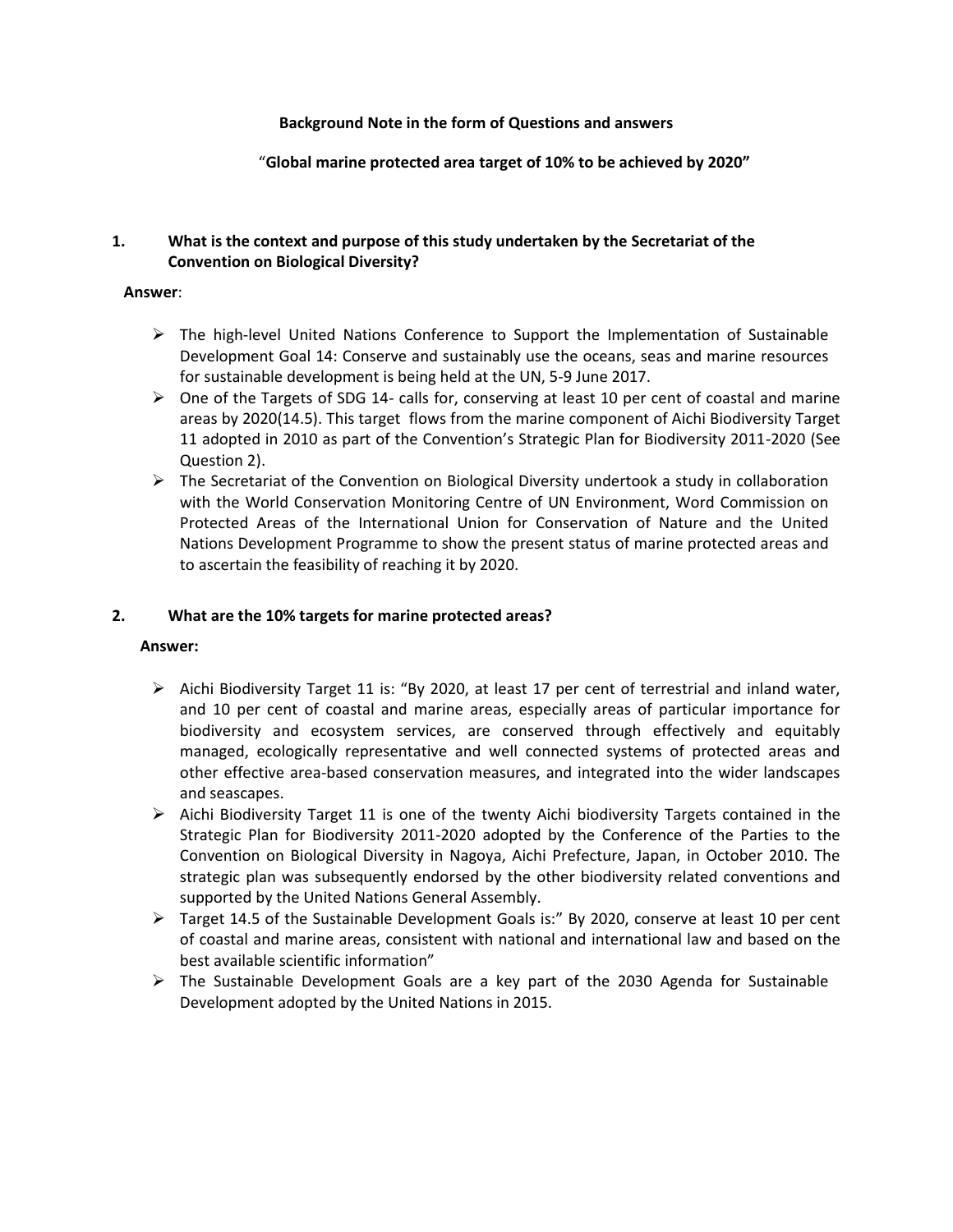# **3. What kind of data is used in the study?**

### **Answer:**

- $\triangleright$  For assessing the current status of marine protected area coverage global statistics from the World Database on Protected Areas (WDPA), June 2017. Cambridge, UK: UNEP- WCMC was used
- $\triangleright$  For assessing the National Commitments the following data are used:
	- **National priority actions** identified by Parties to the Convention through a series of regional capacity-building workshops carried out in 2015 and 2016;
	- **Projects from the fifth and sixth replenishment of the Global Environment Facility (GEF)**: Only those projects with a status of 'project approved' or 'concept approved' were considered. GEF projects which are already included in Parties national priority actions are not counted again;
	- **Voluntary commitments** for **The Ocean Conference** are initiatives voluntarily undertaken by Parties to the Convention that aim to contribute to the implementation of Target 14.5 of SDG 14 <https://oceanconference.un.org/commitments/>
	- Other **large marine protected areas** (>100,000 km2) from recently announced national commitments.
	- The **Micronesia Challenge** which is a commitment by five Micronesian territories to effectively conserve at least 30% of their near-shore marine resources Micronesia by 2020, and the **Caribbean Challenge Initiative**, involving nine Caribbean governments, aims to effectively conserve and manage at least 20 percent of the marine and coastal environment by 2020
	- **Targets from the National Biodiversity Strategy and Action Plans (NBSAPs)** of 36 Parties are included, as is the additional area that will need to be added to meet the target, removing MPAs being added from the other sources above to avoid double counting. Targets submitted by Parties with a deadline later than 2020, or those that did not differentiate terrestrial and marine targets are not included.

The Master Data file showing the current status of Marine Protected Areas (June 2017 release of WDPA) and net commitment of each country, after removing redundancy and double counting is available at [https://www.cbd.int/pa/UN-Ocean-Conference/.](https://www.cbd.int/pa/UN-Ocean-Conference/) It is requested that any additional information, is brought to the attention of the Secretariat of the Convention: [sarat.gidda@cbd.int](mailto:sarat.gidda@cbd.int). While the Secretariat has carefully reviewed the data, any errors that may be identified should also be brought to the attention of the Secretariat.

# **4. What are the main findings of this study?**

### **Answer:**

 $\triangleright$  The Convention triggered almost twenty-fold increase in the marine conservation from 0.29% in 1993 to 5.7% in June 2017 in global ocean, leaving a gap of 4.3% to reach the global target of 10% by 2020 as agreed in SDG target 14.5. In case of national waters, the increase is also almost twenty-fold, from 0.73% in 1993 to 14.4% in 2017.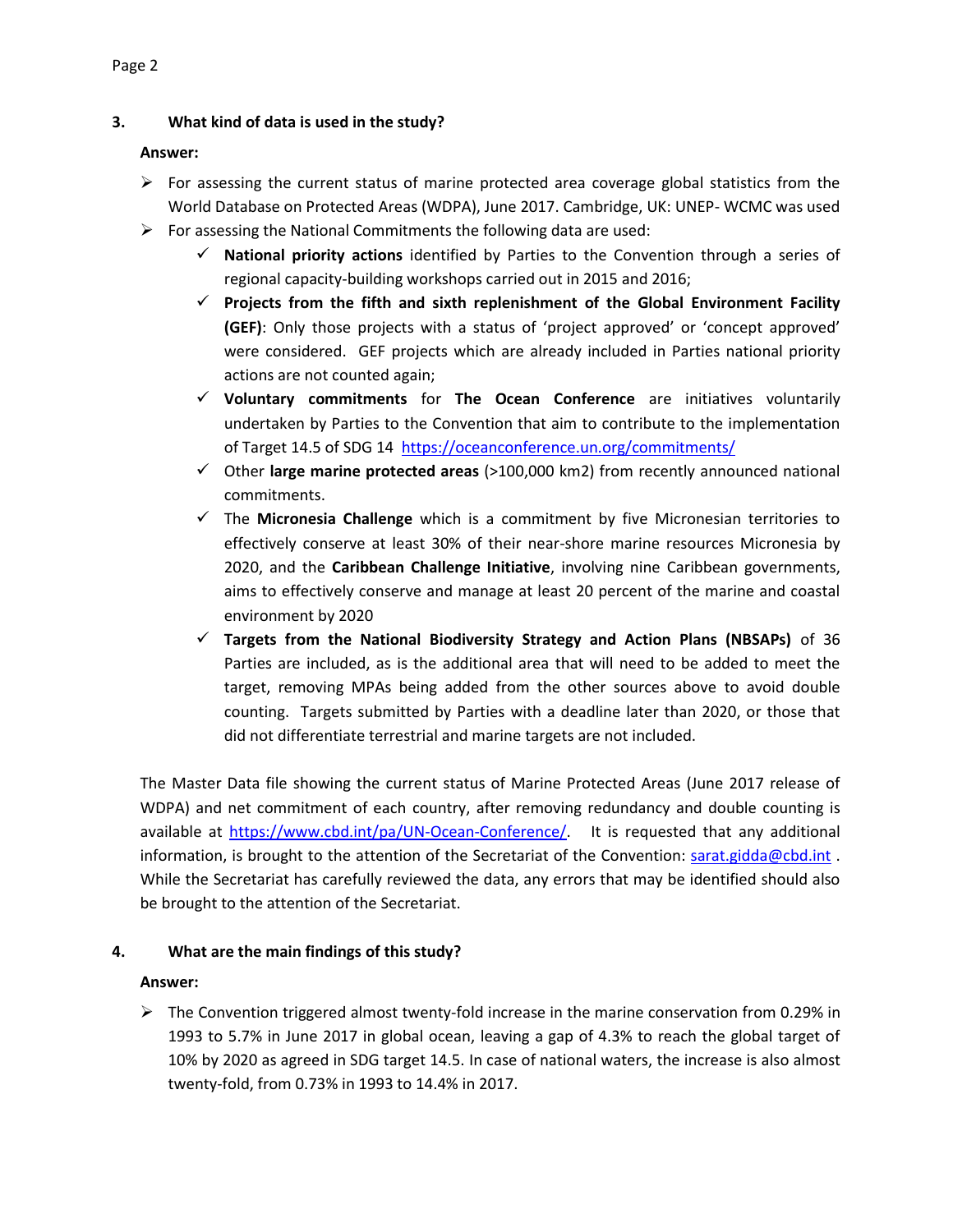- $\triangleright$  Implementation of the Strategic Plan has doubled the growth in marine conservation as area under marine protected areas has increased from 2.4% in 2010 to 5.7% in global ocean, and in national waters from 5.9%% to 14.4%.
- $\triangleright$  Parties to the Convention have committed to add a further 4.4%; this would slightly surpass the 10 % global ocean conservation Target by 2020.
- $\triangleright$  Of the 4.4% increase, 3.45% comes from additions in national waters, while 0.92% is from additions in areas beyond national jurisdiction (all in Antarctica).
- $\triangleright$  There are still opportunities to further improve these commitments as National Targets in the revised NBSAPs, of 8 countries did not differentiate targets for marine/terrestrial areas, 17 countries provide end dates later than 2020 and so have not been included; an additional 49 countries had NBSAPs with no specific quantitative target for marine protected areas
- $\triangleright$  These commitments would add another 8.9% of conserved areas in the national waters bringing it to above 20% more than double the target for the global ocean
- **The world is on track to achieve the target of 10% protection of the global ocean by 2020.**
- $\triangleright$  There is still a need however, to focus on other aspects -representativeness, management effectiveness, governance and equity of marine protected areas.

| <b>Source of MPA additions</b>                                   | Area to be<br>added $(km2)$ | Contribution<br>within national<br>waters | Global<br>contribution |
|------------------------------------------------------------------|-----------------------------|-------------------------------------------|------------------------|
|                                                                  |                             |                                           |                        |
| <b>National Priority Actions (Roadmaps)</b>                      | 353,260                     | 0.25%                                     | 0.10%                  |
| Approved GEF projects                                            | 315,439                     | 0.22%                                     | 0.09%                  |
| Voluntary commitments from Ocean<br>conference (national waters) | 2,101,456                   | 1.49%                                     | 0.58%                  |
| Voluntary commitments from Ocean<br>conference (ABNJ)            | 1,800,000                   | 0                                         | 0.50%                  |
| Other Large MPA proposals (national                              |                             |                                           |                        |
| waters)                                                          | 7,421,685                   | 5.26%                                     | 2.05%                  |
| Other Large MPA proposals (ABNJ)                                 | 1,550,000                   | 0                                         | 0.43%                  |
| Micronesia and Caribbean Challenge                               | 259,360                     | 0.21%                                     | 0.08%                  |
| <b>NBSAP targets</b>                                             | 2,020,042                   | 1.43%                                     | 0.56%                  |
| <b>TOTAL additions (national commitments)</b>                    | 15,831,219                  | 8.8%                                      | 4.4%                   |
| TOTAL current (June 2017) + commitments                          |                             | 23.2%                                     | 10.1%                  |

### **More details of the commitments:**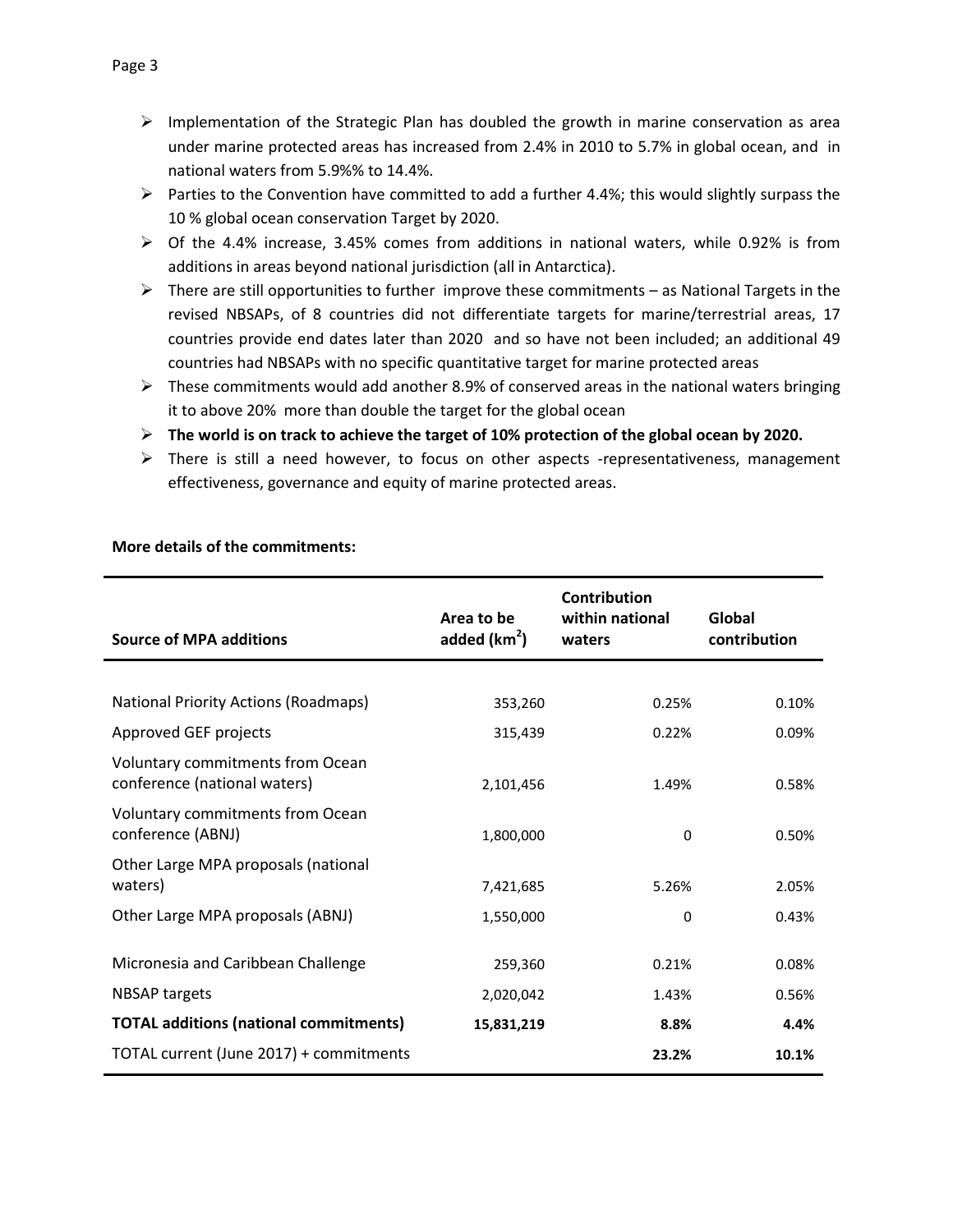# **5. What is the level of Confidence that the commitments will be delivered?**

### **Answer:**

- $\triangleright$  Parties to the Convention committed to add about 4.4% to slightly surpass the 10 % global ocean conservation Target by 2020.
	- $\checkmark$  Out of which 3.74 % addition of commitments from national priority actions identified by the countries, outcomes of approved GEF projects, voluntary commitments from ocean conference, have significant confidence levels as they have detailed implementation plans in place.
	- $\checkmark$  (The remaining 0.64% commitments consisting of some additions from Challenges of Micronesia and Caribbean, targets included in the revised NBSAPs not accounted elsewhere may have low confidence levels).

### **6. What is the World Data Base on Protected Areas and what data does it use?**

### **Answer:**

- $\triangleright$  The World Database on Protected Areas (WDPA) is the most comprehensive global database on terrestrial and marine protected areas. It is a joint project between the United Nations Environment Programme (UNEP) and the International Union for Conservation of Nature (IUCN), managed by UNEP World Conservation Monitoring Centre (UNEP-WCMC).
- UNEP-WCMC only uses points and polygons submitted to the World Database on Protected Areas. The majority of these sites are available for download at **[www.protectedplanet.net](http://www.protectedplanet.net/)**. However, due to restrictions requested by the data providers, a small number of sites are not made publicly available, but are used by the WCMC in their analyses.
- $\triangleright$  UNEP-WCMC decides not to include all sites in the database for protected area coverage analyses. Proposed protected areas are excluded as are sites submitted as points with no report. Currently **UNESCO Man and [Biosphere](https://protectedplanet.net/c/world-database-on-protected-areas/internationally-designated-protected-areas/man-and-the-biosphere-reserves) Reserves (MAB)** are excluded, on the basis that that the MAB sites currently in the WDPA include buffer and transition zones that in many cases are not protected areas. MAB Core areas are usually protected areas designated at a national level and are therefore generally accounted for in our calculation. UNEP-WCMC is working with the MAB Secretariat to have an accurate set of boundaries for the core areas to ensure the contribution of these sites is accurately reflected. .

# **7. Which base map layer is used for calculating the** area from converting the Percentage Targets from the NBSAPs?

- $\triangleright$  Wherever clear area is indicated in the above commitments, that area is taken into account while calculating the net commitments**.**
- $\triangleright$  For converting Targets mentioned in the revised NBSAPS into area, first the total extent of national waters is taken from the December release of the WDPA (which used a combination of Exclusive Economic Zones (EEZ; VLIZ 2014) and terrestrial country boundaries (World Vector Shoreline, 3rd edition, National Geospatial-Intelligence Agency); except for the EEZ area of subnational regions (Easter Island, Gilbert and Line Islands), as well as territorial waters (up to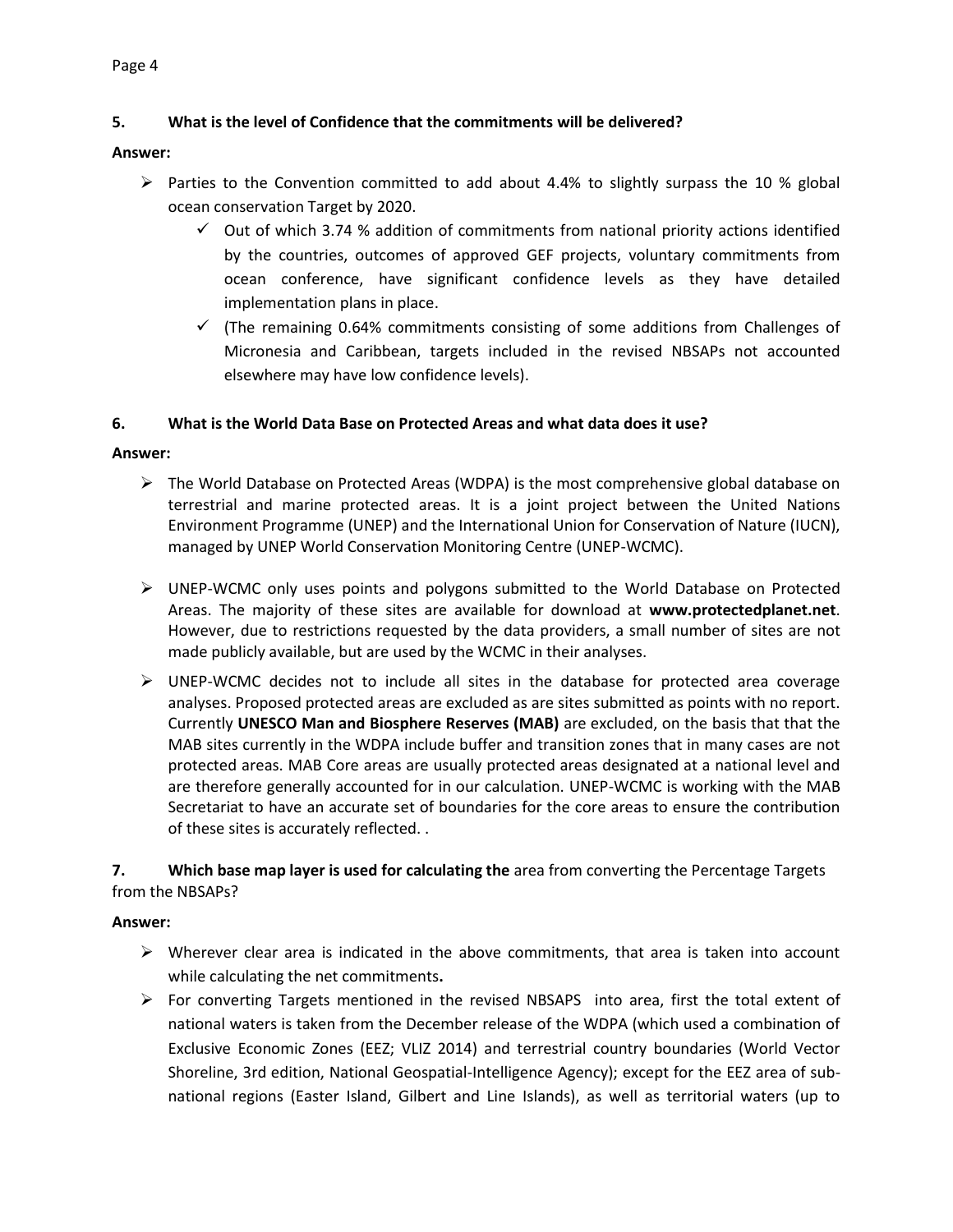12nm) and contiguous zones (up to 24nm) which are taken from Flanders Marine Institute (VLIZ, 2014 and 2016). EEZ v8, territorial waters and contiguous zone v1. Available online at: [http://www.marineregions.org/,](http://www.marineregions.org/) to arrive upon the area equivalent to the target.

 $\triangleright$  Then from that the existing area of MPAs in June 2017 release of WDPA and any other commitments are deducted to arrive upon net commitment .area equivalent to the target

### **8. Are there still opportunities towards upward revision of those commitments?**

### **Answer:**

- $\triangleright$  Yes there still opportunities towards upward revision of commitments, for example
	- $\checkmark$  Comprehensive assessment of the coverage of inshore waters of Locally Managed Marine Areas in Pacific, mainland Asia, Africa, GRULAC etc.
	- $\checkmark$  Area of proposed MPAs indicated in priority actions by countries but did not specify actual area ( For example one of the voluntary commitments on Ocean Conference OceanAction16178 - Protecting 3.7 million square kilometres through the \$15 million WCS Marine Protected Area Fund to support legal declaration of new MPAs in 20 countries (Fiji, Indonesia, Papua New Guinea, Bangladesh, Tanzania, Congo, Kenya, Madagascar, Gabon, Equatorial Guinea, Argentina, Belize, Chile, Colombia, Guatemala, Honduras, Nicaragua, the U.S. and Canada) covering 3.7 million of previously unsecured and unprotected ocean. *Eight of these 20 countries* submitted priority actions indicating they were expanding marine protected area coverage, but did not indicate the extent. In the calculation of commitments this is not accounted.
	- $\checkmark$  Calibrated information up to 2020 from the Revised NBSAPS of 27 countries which either did not differentiate target for marine /terrestrial or whose Target date is beyond 2020.
- $\triangleright$  In addition, successful implementation of the Biodiversity strategic plan and the Ocean conference may catalyze new commitments by other Parties of the Convention.

### **9. What about ecological representativity and coverage of areas important for biodiversity by Marine protected Areas?**

- $\triangleright$  As per 2016 Protected Planet Report, out of 232 marine ecoregions, 84 have 10% or more coverage under existing protected areas. Increased coverage, by Marine Protected Areas and Locally Managed Marine Areas for the remaining 148 marine ecoregions is needed which are currently less than 10% protected/conserved
- $\triangleright$  In case of Areas important for Biodiversity (Key Biodiversity Areas) out of the total 896, identified Marine Key Biodiversity Areas, 163 have complete coverage and 272 have partial coverage in the existing marine protected areas. Increased coverage, by Marine Protected Areas and Locally Managed Marine Areas for the remaining 461 marine KBAS is needed which are currently less than 2% protected/conserved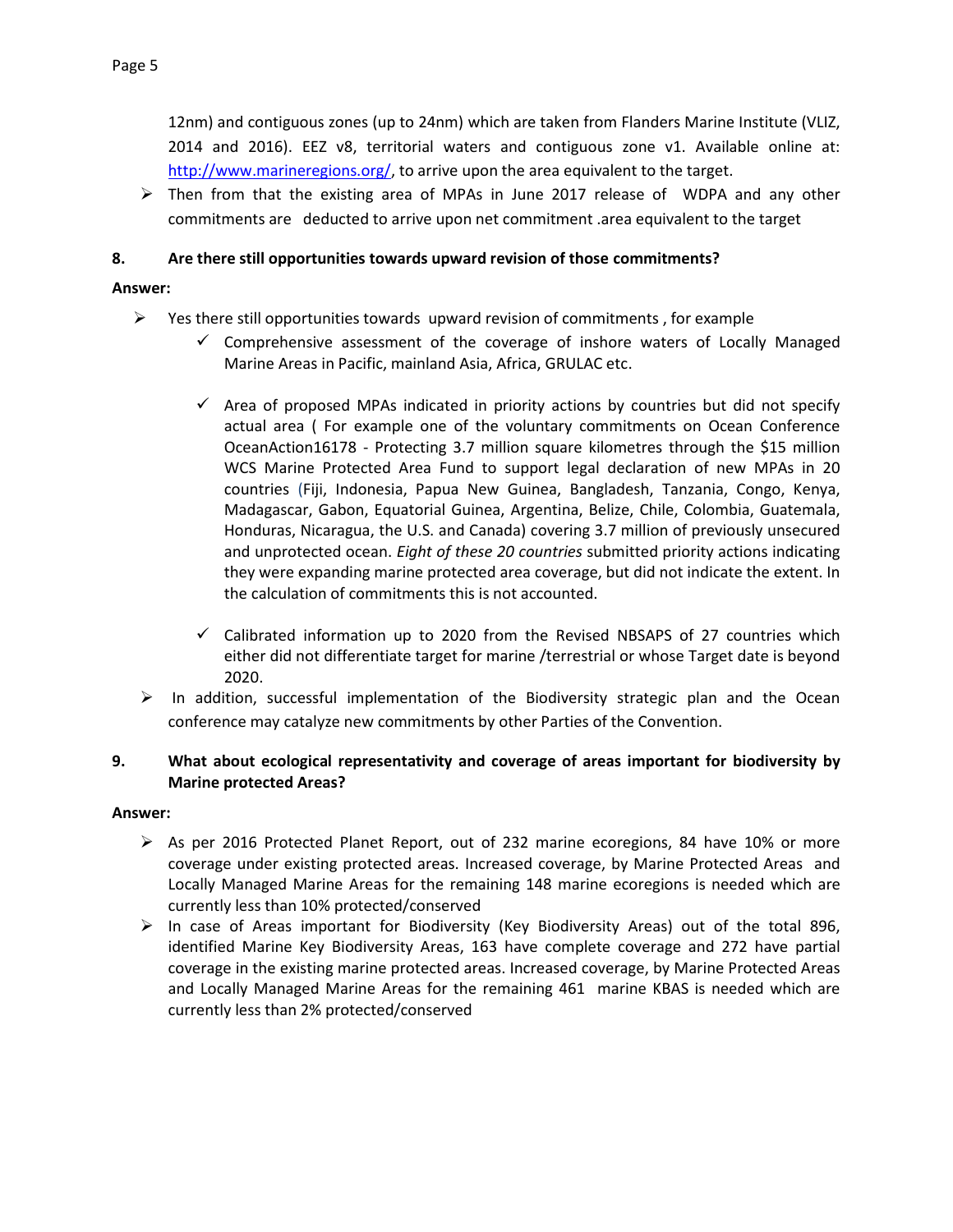



### **MPA Coverage of Marine KBAS**

 $\triangleright$  Therefore more systematic efforts by all in a concerted manner especially with respect to systematic mapping of new protected areas and locally managed marine areas vis-a-vis marine ecological regions and marine KBAs is needed

# **10. What are Locally Managed Marine Areas and their importance to Aichi Target 11 and SDG 14?**

# **Answer:**

 $\triangleright$  Locally Managed Marine Areas (LMMA's) are protected areas that are largely or wholly managed by coastal communities and/or land-owning groups, with the support of government and partner representatives. The communities impose restrictions on areas such as 'no-take zones' and on certain equipment, practices, species or sizes of catches. These zones or restrictions allow resource and habitat recovery in over exploited areas, enabling a return to more sustainable harvest of marine resources for the community.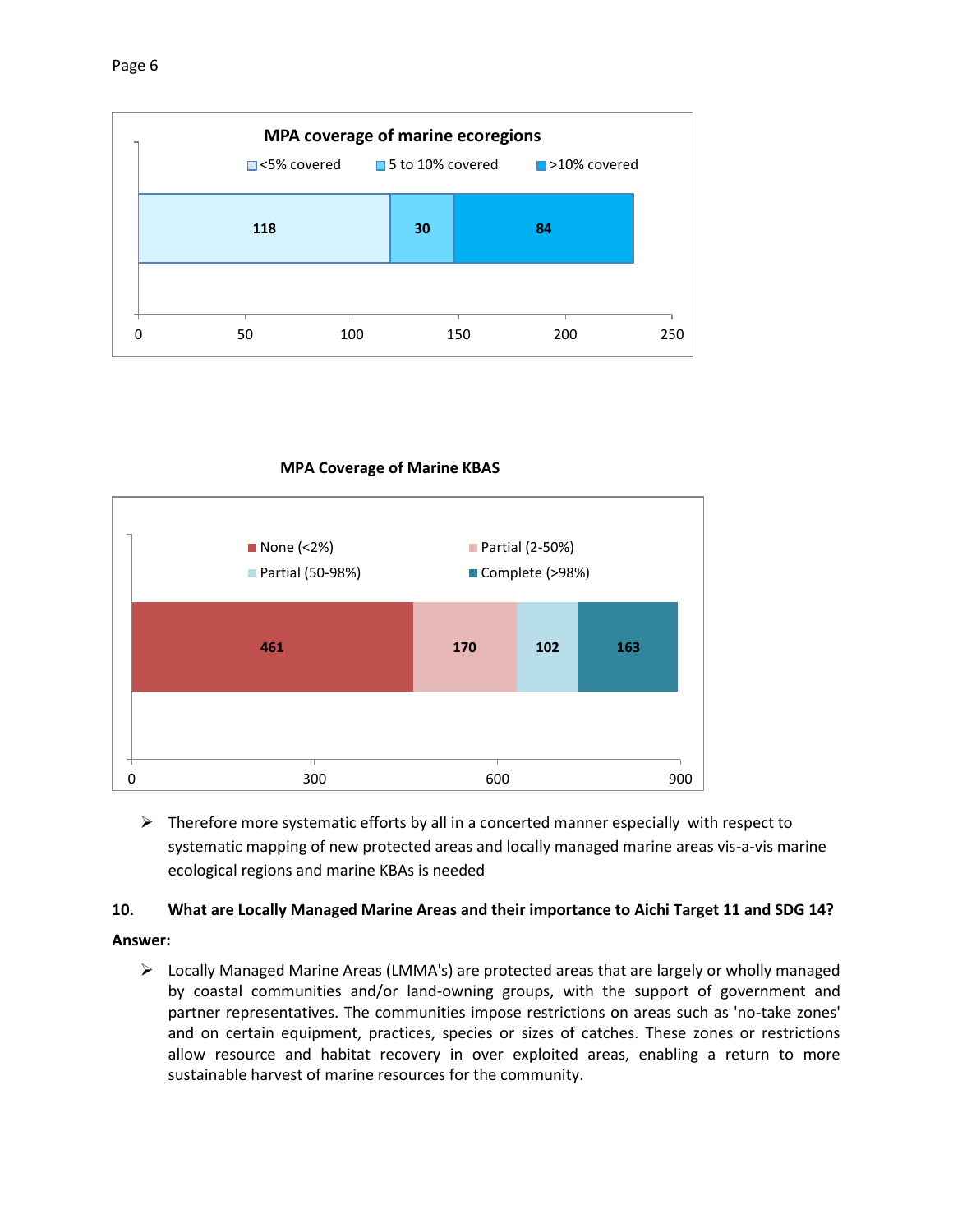- $\triangleright$  First recognized in Fiji, LMMA's are being replicated across coastal communities world-wide. More than 420 Indo-Pacific sites in the LMMA network involve around 600 villages and LMMAs cover more than 12,000 km2 in 15 Pacific Island States. LMMAs are now in Madagascar and Indian Ocean**.**
- $\triangleright$  Locally managed marine areas (LMMAs) may provide a significant contribution to achieving Aichi Biodiversity Target 11 and several targets of SDG 14, but LMMAs are currently underrepresented in the global protected area database that is used for assessing progress towards these targets (i.e. the World Data-base on Protected Areas).
- $\triangleright$  These local management approaches have encouraged many islands to adopt these as national policy approaches to coastal fisheries management and conservation

### **11. What is the value of marine protected areas?**

- $\triangleright$  Marine Protected Areas (MPAs) are critical to sustainable development in general and SDG 14 in particular. This is because, covering about 70% of the earth's surface, marine ecosystems play a crucial role in human welfare by providing social, economic and environmental benefits to the world's rapidly growing population and human lives heavily depend on marine ecosystems that are healthy, resilient, and productive.
- MPAs are an extremely important *policy instrument* that effectively deals with several pressures on marine biodiversity (e.g. overfishing, habitat destruction and competing demand for marine space); and that ensures conservation and sustainable use of vast, multidimensional and ecologically complex oceans, seas and marine resources as well as their vulnerable marine ecosystems.
- *Food security, Livelihoods, Jobs and Income*: An estimated 3.1 billion people rely on oceans for almost 20% of their animal protein intake (through seafood) and more than 500 million people are engaged in ocean-related livelihood
	- $\checkmark$  20-30 percent protection of the global oceans as Marine Protected Areas could create 1 million jobs and sustain a marine fish catch worth US\$70-80 billion annually
	- $\checkmark$  Successful MPAs may also create indirect income for sectors providing goods and services to the fishing and tourist operators;
- *Poverty Alleviation***:** Marine protected areas have been proven to help alleviate poverty through improved fish catches, new jobs, mostly in tourism, stronger local governance, benefits to health, and benefits to women by empowering them economically and socially. While the direct increase in job opportunities tends to benefit local communities, indirect impacts can benefit different groups of stakeholders also at the regional and national scale
- *Climate mitigation and disaster risk reduction*: For instance, mangroves and coral reefs provide valuable protection against extreme weather events such as winds, storms, floods and coastal erosion, and the oceans have absorbed one third of the carbon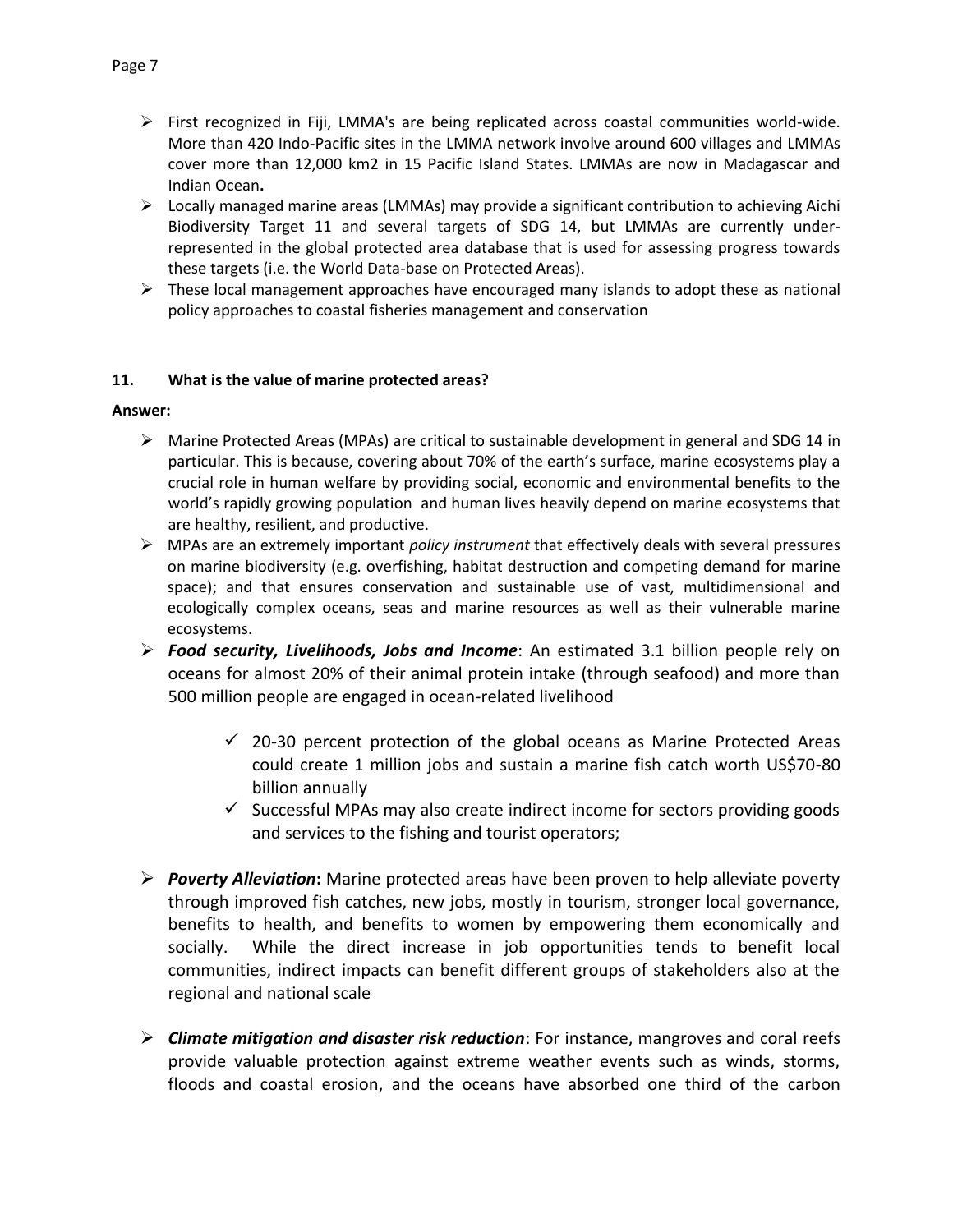dioxide resulting from human activities The natural environment can also moderate temperatures;

### **12. Are Marine Protected Areas Effective?**

- $\triangleright$  Marine Protected Areas can play a critical role in protecting marine biodiversity, ecosystem functioning and sustaining healthy coastal communities However MPAS globally face many challenges in achieving their objectives. For example, there may be insufficient financial and technical resources, lack of trained staff, or lack of data for management decisions. Management of MPAS must be effective in order to address these challenges and realize the benefits they can provide.
- $\triangleright$  A team of researchers from the University of Tasmania, in 2015 surveyed 87 MPAs around the world and found that successful MPAs better protected large fish ,which were declining by 80% outside the protected areas. But they also found that only few of the total surveyed MPAS could be considered successful.

### **13. What is the future outlook?**

### **Answer:**

- $\triangleright$  With more systematic and concerted efforts by all in a coherent manner in next 3 years 7 months, status of other elements of Aichi Target 11 would be quite reasonably improved (Please note that Target 11 road maps, actions identified in the revised NBSAPs, GEF MPA projects addresses those elements and a more systematic assessment and monitoring is needed to take note of the implementation of those projects/programmes. Systematic assessment of LMMAs and their contribution to representativity, coverage of KBAs, management, governance, equity, connectivity and integration into wider seascape contributes to and further augment the positive outlook.
- $\triangleright$  As of a 2015 assessment of submissions to the Global Data Base on Protected Area Management Effectiveness, some 42 CBD Parties (or 21.4%) have implemented management effectiveness evaluations in at least 60 per cent of their protected areas.
- $\triangleright$  A systematic and concerted effort by all is needed to improve effectiveness of MPAs

# **14. Examples of countries which designated large MPAs since April 2016 release of the WDPA and those countries which committed to establish large MPAS by 2020?**

- $\triangleright$  Examples of some countries which designated large MPAs since April 2016 release of WDPA include:
	- **Chile**: Nazca-Desventuradas Marine Park **300,035 Km<sup>2</sup>** .
	- **Palau** :National Marine Sanctuary in the Western Pacific Ocean **500,000 Km<sup>2</sup>**
	- $\checkmark$  Mexico: three large MPAs 236,976km<sup>2</sup>
	- **France**: Protection zone around the Réserve naturelle nationale des Terres Australes Françaises – **900 000 km<sup>2</sup>**